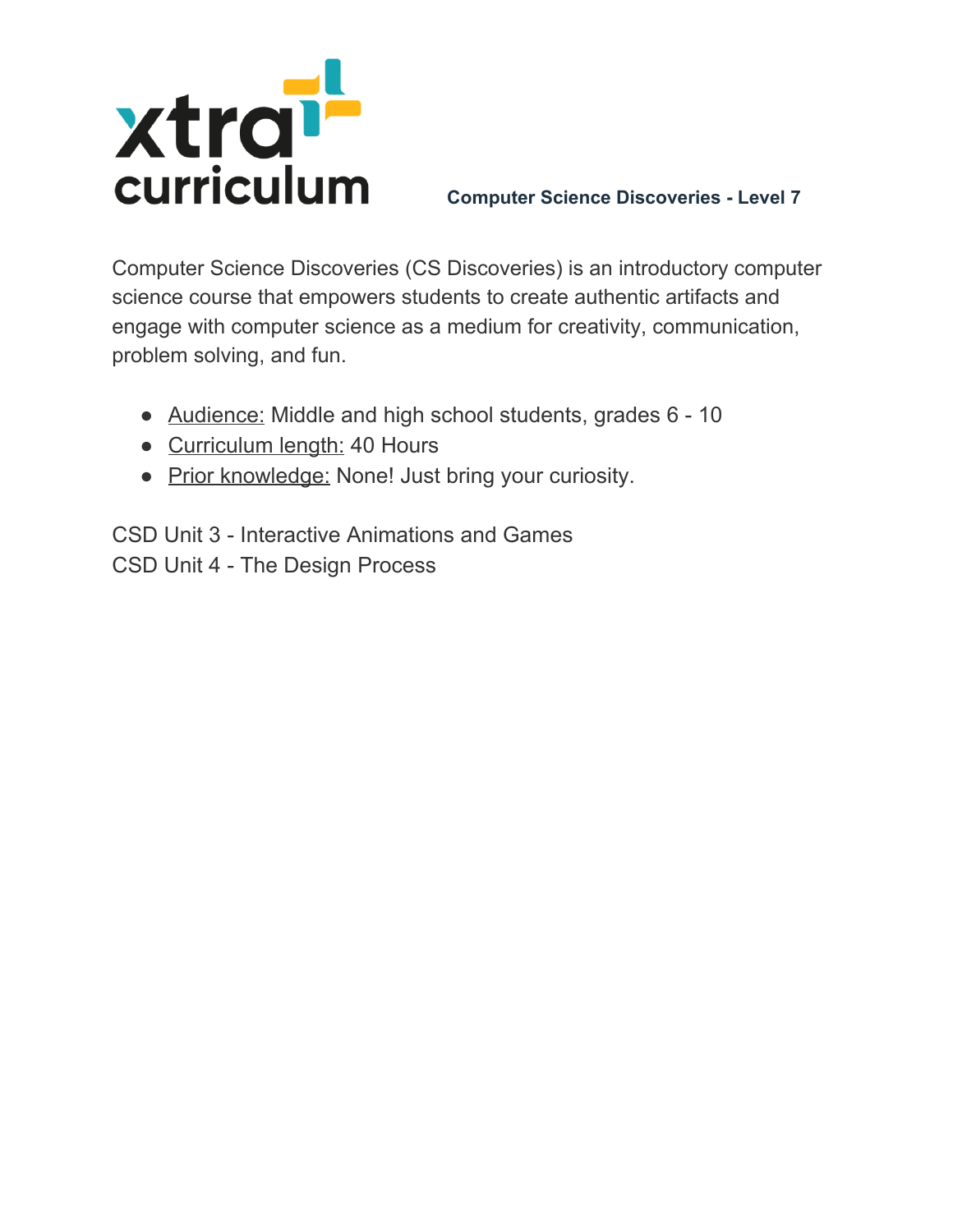

**Computer Science Discoveries - Level 7**

# **CSD Unit 3 - Interactive Animations and Games**

### **Chapter 1: Images and Animations**

Lesson 1: Programming for Entertainment Lesson 2: Plotting Shapes Lesson 3: Drawing in Game Lab Lesson 4: Shapes and Parameters Lesson 5: Variables Lesson 6: Random Numbers Lesson 7: Sprites Lesson 8: Sprite Properties Lesson 9: Text Lesson 10: Mini-Project - Captioned Scenes Lesson 11: The Draw Loop Lesson 12: Sprite Movement Lesson 13: Mini-Project - Animation Lesson 14: Conditionals Lesson 15: Keyboard Input Lesson 16: Mouse Input Lesson 17: Project - Interactive Card

## **Chapter 2: Building Games**

Lesson 18: Velocity Lesson 19: Collision Detection Lesson 20: Mini-Project - Side Scroller Lesson 21: Complex Sprite Movement Lesson 22: Collisions Lesson 23: Mini-Project - Flyer Game Lesson 24: Functions Lesson 25: The Game Design Process Lesson 26: Using the Game Design Process Lesson 27: Project - Design a Game